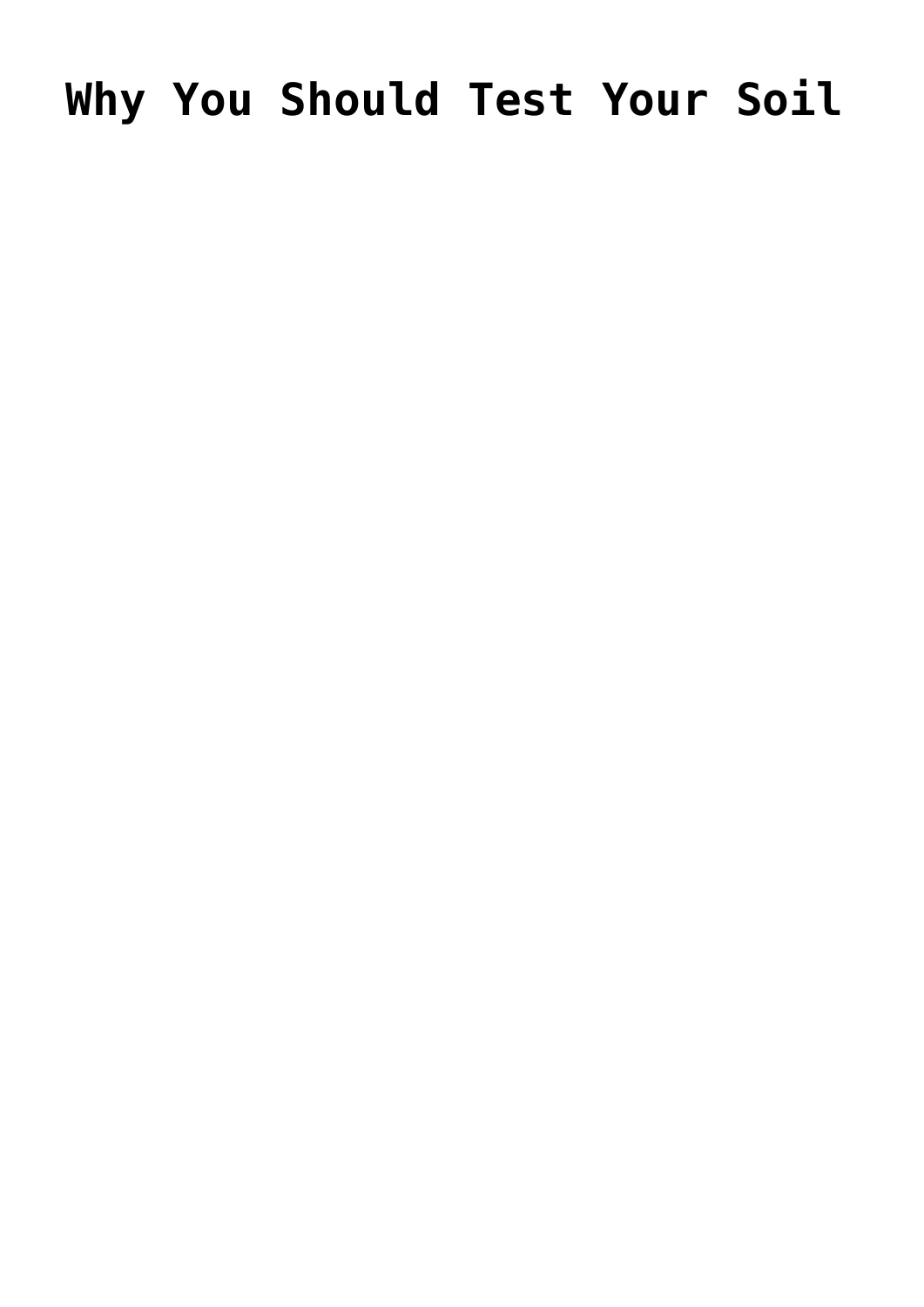

Along with water and sunlight, soil is the lifeblood of a garden. Without healthy, nutrient-filled soil, plants simply won't thrive.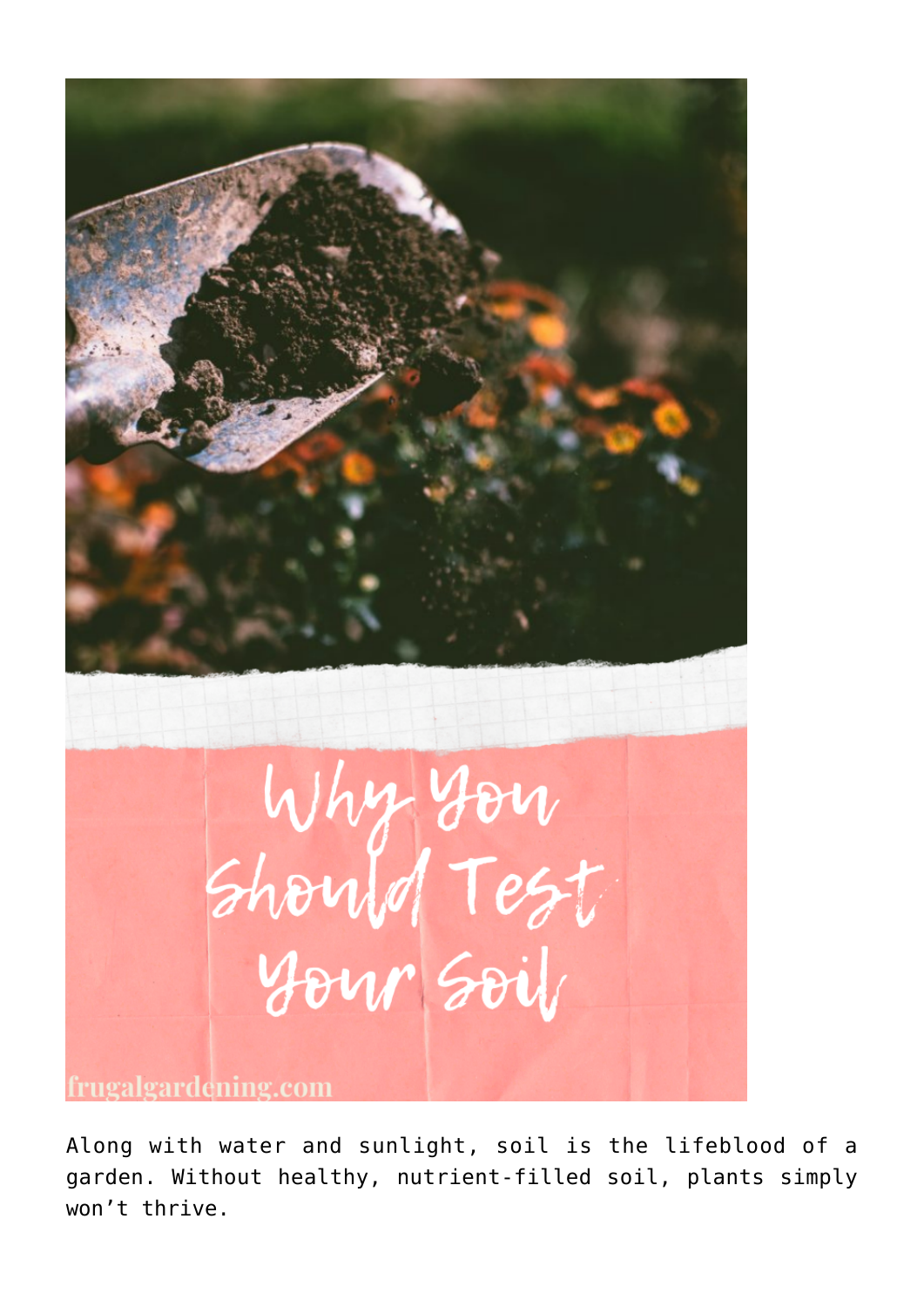It's tempting to believe that spraying your garden with fertilizer will encourage lush growth. But if you're spraying without testing your soil, you may be in for trouble down the line.

Why should you test your [garden](https://www.frugalgardening.com/free-worms.html) soil? There are several important reasons to test your soil.

### **Too fertilizer is bad**

If you fail to get your soil tested, you have no clue about its nutrient makeup. By adding fertilizer without knowing what nutrients are already there, you risk harming plants *and* the environment. When you add too much fertilizer, you upset the soil's delicate ecosystem.

If you toss on tons of [fertilizer](https://www.gardeners.com/how-to/fertilizer-ratios/5161.html) without checking if it's really necessary, you also risk wasting a lot of [money.](https://www.frugalgardening.com/seed-starting-with-recycled-materials.html) Fertilizer is expensive! Don't bother adding any unless it's absolutely necessary. Getting a soil test might just save you money!

### **Too little fertilizer is also bad**

If your plants miss out on nutrients, that's also bad news. But how can you help them out unless you know what they need? A soil test can provide you with essential information about which nutrients are lacking in your garden. If you know exactly what to add, you won't waste precious dollars buying the wrong kind of fertilizer.

#### **Soil tests are informative**

They not only explain the nutrient makeup of your soil, but they also tell you other valuable information. Many extension offices that provide soil testing services provide gardeners with important information regarding the composition of their soil, including the amount of organic matter present. If you're short on organic matter, you can add more to improve